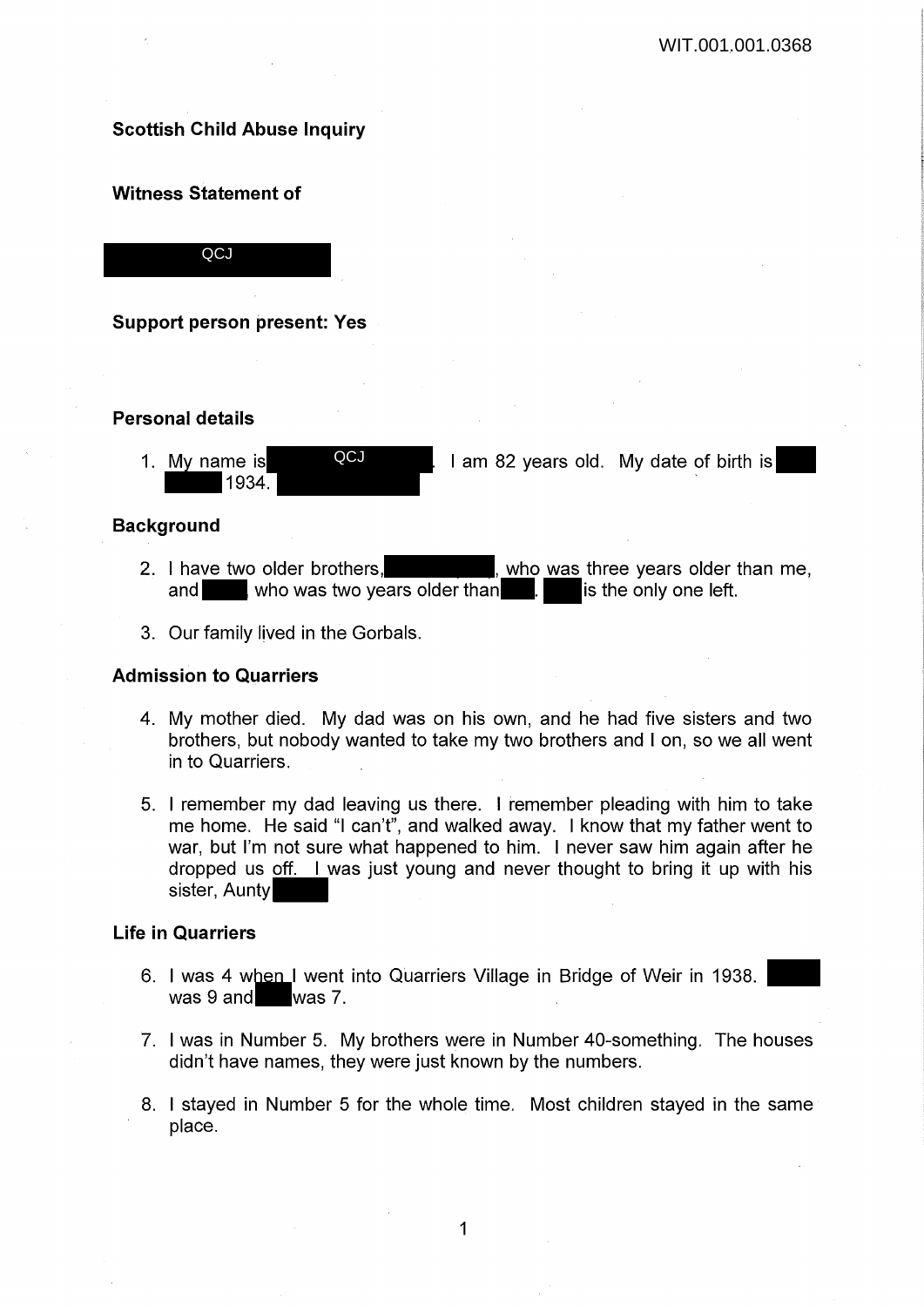- 9. I never really saw my brothers. I got a glimpse of them at school now and again, but that was all. We weren't encouraged by Miss QBJ to talk to our brothers or about our family.
- 10. There was a school, and a hospital. You name it and they had it. It was like a village, with all the amenities, all spread out.
- 11.1 don't know why I was put in Number 5. There must have been a vacancy or something.
- 12. There was maybe 16 to 20 of us in Number 5, going by the dormitories. There was three dormitories. There were girls from about age 5 up to 13/14. The houses all had about the same amount of girls. Miss QBJ was in charge of Number 5. We had to call her "Mummy". She was a bitter spinster. She didn't have a husband or children; no surprise. We used to call her QBJ '. There was no other adult in Number 5.
- 13. All the girls cottages were on one side of the river and all the boys were on the other side of the river.
- 14. The boys houses had a couple, a man and a wife. It was a who were in charge of my brothers. They called them ' **QAF/QAG** '. QAF/QAG
- 15. There wasn't anyone in charge of Miss QBJ. She could do what she liked.
- 16. There was a Miss **QAV** I don't know what she did, but she sat up on the balcony of the church to make sure nobody moved. She had a flat above the shops in the village.
- 17. There was Dr Kelly. He was the Head something or other. He had a big, fancy house just outside the village.
- 18. There was a Mr Munro and his wife, they were something or other as well. Superintendent or something. They had something to do running the homes, the whole place, more on the office side. The only time you saw them was in church.
- 19. Church was a big part of life. We went to church twice on a Sunday, morning and night, and a Wednesday night.
- 20. There was a Miss **QBM** She was in charge of Number 13 or something like that. She had a bad reputation. She was very cruel. We all saw it, you could tell. They used to talk about her at school. She was awful cruel to the children, belted them. Just cruel.
- 21.I remember Miss  $\overline{QNG}$  My brother was with her for a while. She was nice, she had a good reputation.

**School**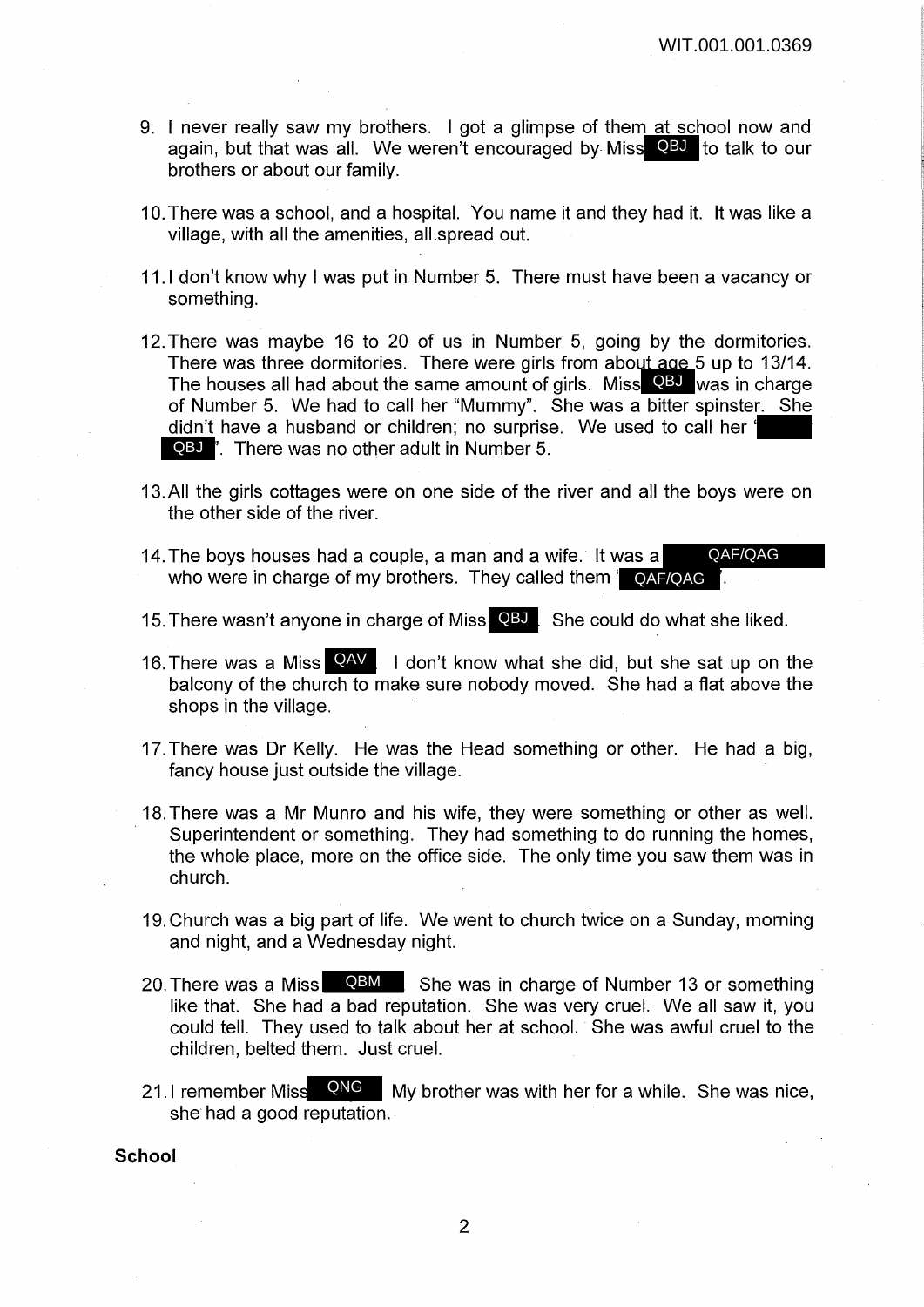- 22.1 liked the school. I didn't have any problems. I just hated when it was the summer holidays.
- 23. The teachers were all nice. They lived mostly in Bridge of Weir or Kilmacolm and would travel in.
- 24. That's when I saw my brothers. Now and again, I'd speak to them but not for very long because the school bell would go. They didn't speak about how . they were getting on, they were just used to it.

### **Leisure**

- 25. In the summer holidays, we were all day with Miss QBJ We had to do all the spring cleaning. All we did was clean. It was all child labour, Quarriers, summer and winter. They didn't have people coming in to clean. The children did it. Making their beds, washing their clothes, washing their bed sheets, ironing, dusting, cooking (there was a kitchen girl, one of the older ones). There was a kitchen fire, and one in the playroom that had a big guard on it, and one of the older girls would tend to the fires. I don't know what Miss QBJ did, apart from sitting in her parlour. She didn't help with the chores. All the houses were the same.
- 26. Then she'd take us for a 5 mile walk. We got that used to it, we would walk miles. She never said why she walked us. We had to line up in two's and she would say "We'll go the 5 mile today", or "We'll go the 3 mile today".
- 27. There was a play area at Number 5, gravel with a railing round it and tarmacadam. You got a chance to play some of the time.
- 28. When we came home from school, we all had a chore to do so there wasn't much leisure time. You'd to polish the shoes, peel the tatties, set the table, all those sorts of things. There wasn't a lot of time for play. There was more in the summer holidays, and we played out in the playground.
- 29. There were no books to read. We didn't do homework, we didn't get any from the school. They must have been told not to give us homework. There might have been Ludo at some time, but they never lasted long. They probably got torn up.
- 30. We got a trip once a year. We just went as far as Paisley. We would walk round the Woolworths and back again. Paisley's not far from Bridge of Weir, but there was a lot of excitement, it was like freedom.
- 31. We also had a trip to Dunoon. Quarriers had a house there. I can't remember how long we were there, maybe a couple of days. That was with Miss QBJ
- 32. There was a farm. The older boys worked there. My brother worked there. The girls didn't. The girls worked in the laundry. That wasn't in Number 5, it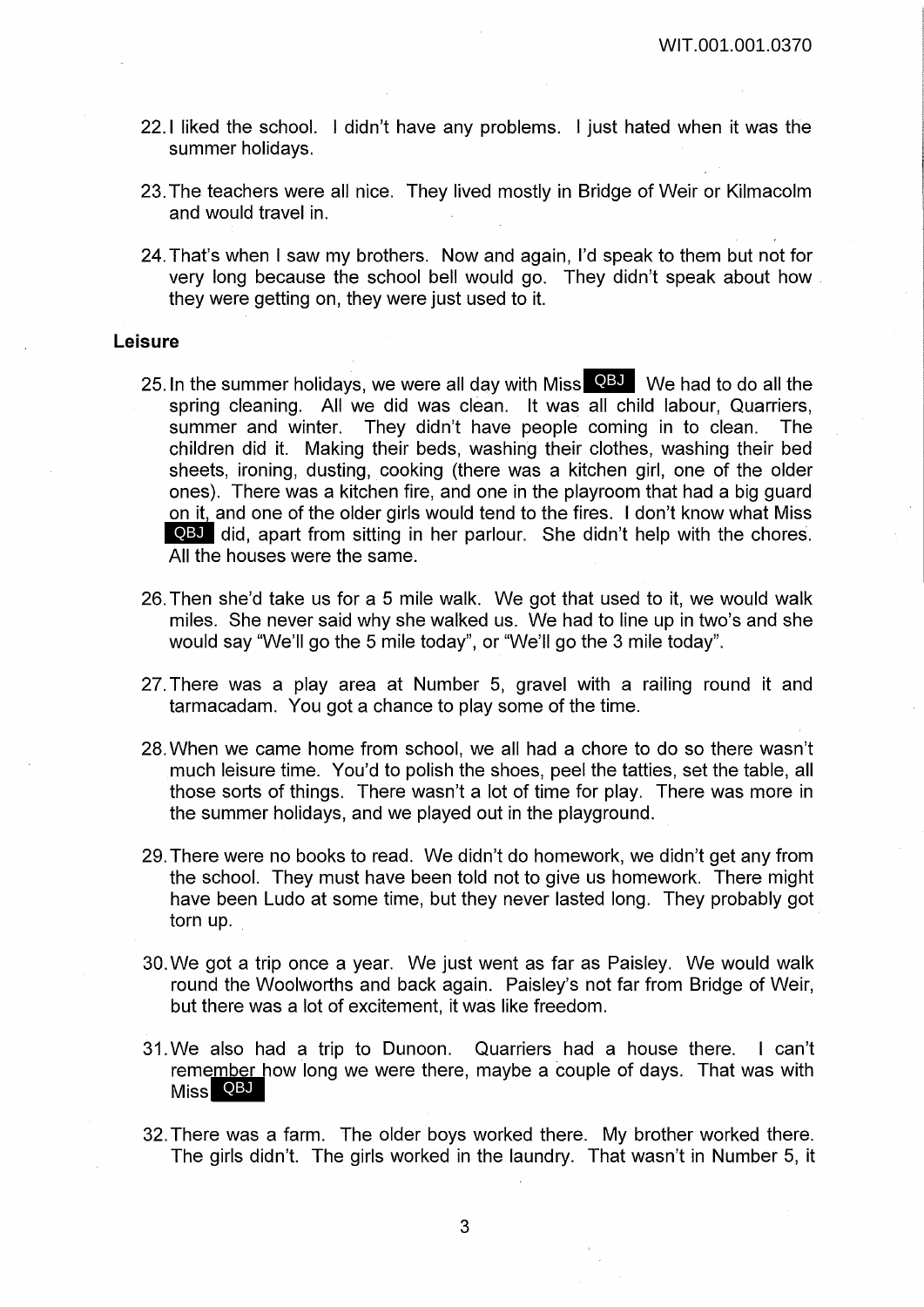was a general laundry. It wasn't explained why the children had to work, that's just what happened. No one got paid.

- 33. My aunties would give me some pocket money and Miss QBJ said she would put it away, but I never saw it again. I don't know what happened to it.
- 34. They would maybe give me a sweetie or something. I ate them before Miss QBJ could take them.
- 35. You didn't have personal possessions, they weren't allowed. You had a locker, but there was nothing in it.
- 36. The second world war didn't make much of a difference, except that before it we used to get fruit one day a week and that was stopped.

### **Punishment**

- 37. If Miss QBJ was in a bad mood, you got the belt. Carrying on outside or upstairs, talking in bed, silly wee things would get you the belt. It depended what mood she was in.
- 38. She used it on me often. It happened to others as well, but I got it worst, I was the scapegoat. I was the pretty one, without being big-headed. It was a problem for her because she was an old maid. I suffered for it, because of my looks. I got more beltings than the others.
- 39. She would belt you on one hand then the other. You'd get maybe 2 or 3 on each hand. It depends what mood she was in. Sometimes you got put over her knee and you got it on the bare backside. You had to take your pants down. That happened quite a bit.
- 40.Another form of punishment was hard slapping on the left hand side of the head. This slapping took place on a regular basis. I left Quarriers stone deaf in my left ear.
- 41.1 always had to wear shoes that were far too small. This was a type of punishment only given to me. My feet are terribly mis-shaped and gave me problems ever since.
- 42. If Miss **QAV** saw you moving in church, she would phone number 5 and report me. If you moved your head, she would report you. You would get the belt from Miss QBJ The phone would go, and you were all looking at each other wondering who, and she would come in and say who it was and you got the belt. You went into the parlour and you got the belt. It would be just her and me. It wasn't just me, it was other girls too. If she was in a bad mood, she heated the belt in the fire to make it sting. We didn't know that at the time but when we got older we found out that that made it sting. It was a black leather belt, the same as what you got at school. It was sore. It didn't leave marks, but it left redness on your arms. I can't remember how long the redness was there, maybe about 4 days or something like that.

4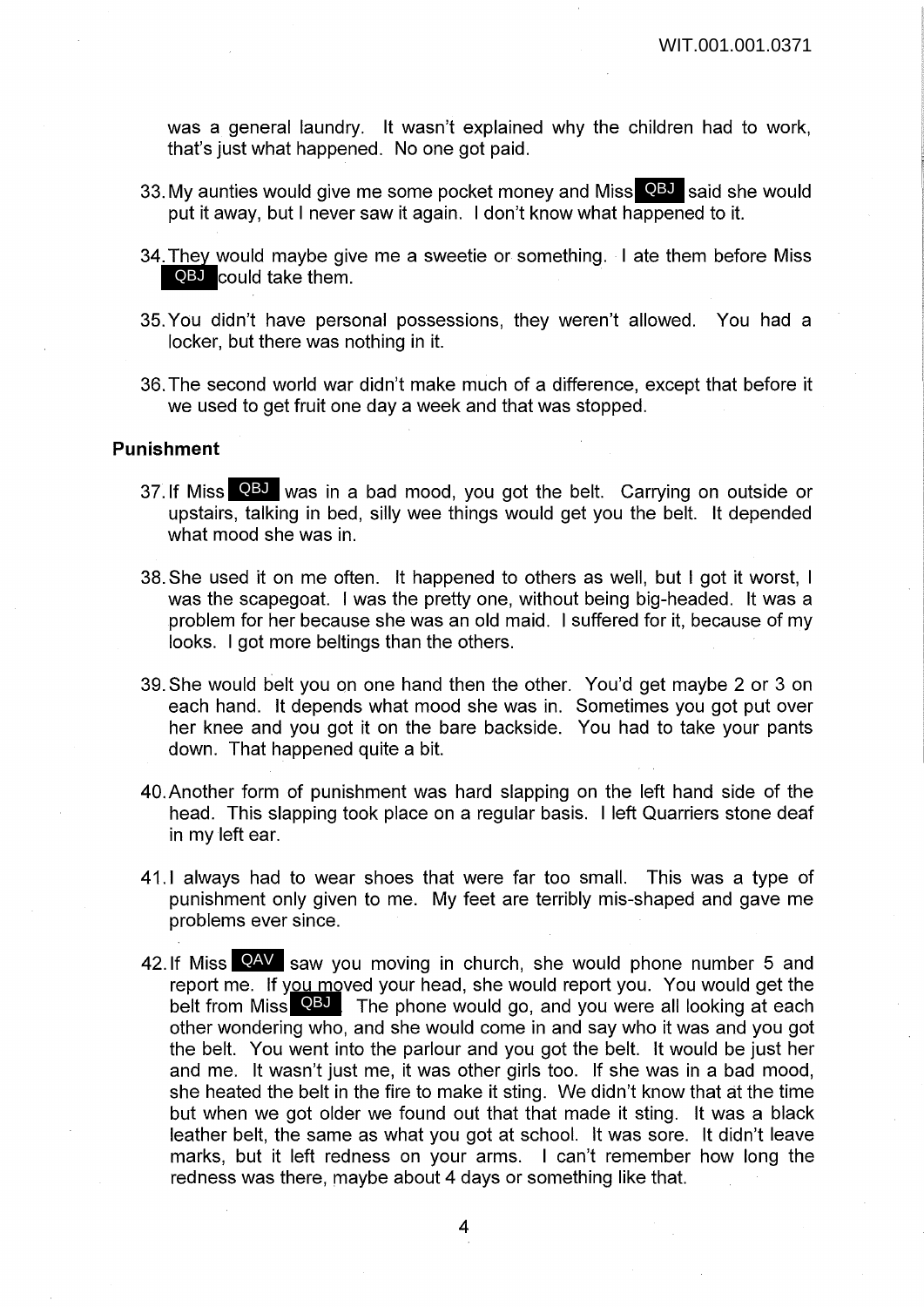- 43.1 mind a minister that I met in Glasgow telling me that he'd preached once in Quarriers. The church was big and full of children. He told me he couldn't believe there wasn't a movement, not a sound. It wasn't natural.
- 44.1 spent most of my childhood on a chair under the stairs. If I spoke out of turn or did something to get in there, I sat many an hour in there. It was a wee dark cupboard, with a chair thing. I sat there for hours, sometimes in my nightie - I was frozen - because I spoke in bed. If you were upstairs, it was the landing. It was linoleum in those days and you sat in your nightie on the cold linoleum for hours. She'd come up and walk by you and go into her bed, and when she was in the mood she'd shout "Get to your bed.". By that time, you were frozen.
- 45. Some of them maybe wet the bed sometimes  $-$  they were just young. She wasn't so bad with some of them. She had favourites. If it was me, you had to strip the bed, take it down to the washhouse and wash it out. In my nightie.
- 46. There was one night when I was sick on the bed, all over the bed. She said "You can get up and take all that down to the washhouse". So I had to get up and strip my bed  $-1$  was only about 6 or  $7$  – and go down to the washhouse and stand there trying to run it under the tap. She came down and told me to leave it and get back to my bed. The washhouse was downstairs in Number 5, in the bathroom. By that time I was frozen. I went back to bed with no sheets and one wee blanket. At the back of my bed was a chimney. There used to be fireplaces. We never used them, but the wind used to come down the chimney. I was right in front of it and you could feel the draught. I was frozen, lying there.
- 47. That's when I ended up with double pneumonia in the hospital, very ill.
- 48.1 didn't want to come out of the hospital. I loved it in the hospital. They put me into my bed in the sitting room where the nurses were. In these days, there was no central heating, so they put me in where the nurses would sit round the fire. It was lovely. And the nurses spoiled me. They were Quarriers nurses. I was in the hospital about 6 weeks, I think. That was the only time I was in the hospital.
- 49. Miss **QBJ** left Number 5 when I was about 11. She was shifted to this other house, and we got a Miss **Sheman**, She was nice.  $\overline{\phantom{a}}$  She never used the belt.
- 50. Miss QBJ never spoke nice, or kindly. It was "Get there", "Do that". You  $\cdot$  never got your name, even. It was "Get up the stairs", "Get to your bed", that sort of tone. She had a favourite, She was treated well, but that's because her mother was in there, brought up in Quarriers. She'd been with Miss QBJ and the mother left her child and wanted her to go to Miss QBJ So she was the favourite. So Miss QBJ treated her as the favourite. She got favouritism because of her mother. Christmas, when you went downstairs, she had a whole lot of presents and you maybe got one. I think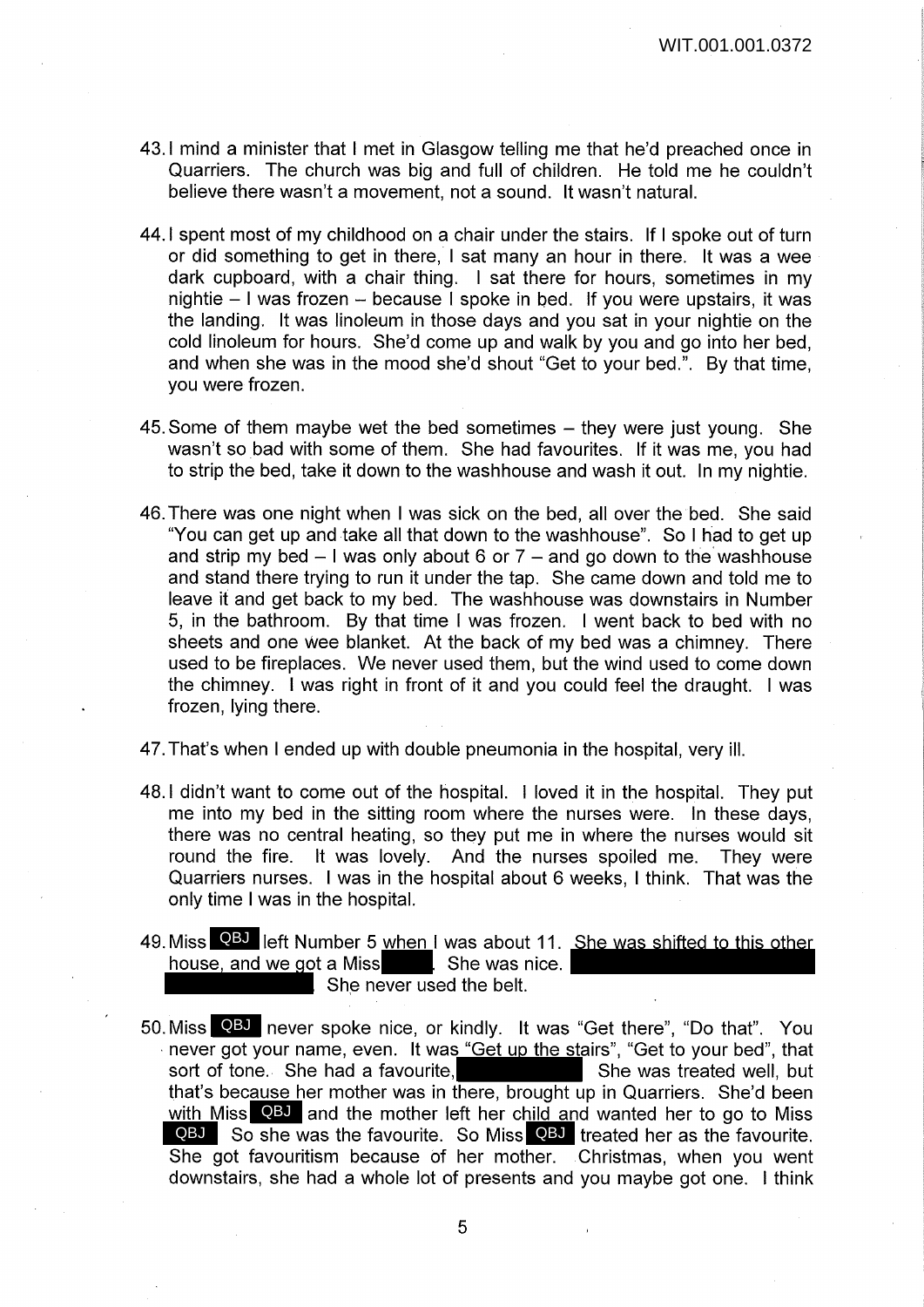the presents were handed in, charity. Nothing very exciting anyway. Christmas wasn't really made into a special day. I can't mind getting a special meal, we just used to go to church.

- 51. There was no celebration on your birthday. You forgot that it was your birthday. It probably never dawned on us it was our birthday.
- 52. If you misbehaved, you never got any meal. I liked the food, it was good plain food. You had to eat it. Nobody would dare not eat it. If you didn't eat it, you got it at tea time. If you didn't eat it then, you got it for breakfast. That happened to me once. You just ate it  $-$  you just had to get it down.
- 53. You came home from school and into the bathroom to take your turn in the bath. You queued up, youngest first. It was all the same bathwater. If you were the last, it would be frozen.
- 54.1 should imagine that the ones that were in charge knew what was happening. I think they were all doing the same. We were all treated the same. Miss QAV would know certainly, but I don't know about Dr Kelly. Miss QAV would send for you and give you the belt. I didn't get the belt from her, but some of them did, because they'd moved their head or something in church. She sent for them and they got the belt.

#### **Visitors**

- 55. Two of my dad's sisters used to visit sometimes. Aunt used to come now and again, and Aunt came now and again but I didn't really know them. Visiting was only once a month. I saw them maybe once every two months, one or the other of them. I didn't tell them about Miss QBJ It never dawned on me to tell them.
- 56.1 didn't have any other visitors.

#### **Official visitors, inspectors**

- 57.1 never saw anyone official inspecting Quarriers.
- 58.1 never saw anyone come in to see how the children were.
- 59. We didn't get visits from doctors or nurses to check how we were, or from anyone else to check how we were doing.

### **Leaving Quarriers**

60. Aunt took me out when I was about 13. You left school at 14 in those days. She must have asked Quarriers to take me out. I think she wanted me to clean her house. Some of the girls who didn't have family went on to live in a flat in the village and stay working in the laundry after they left school, and stay there until they were pensioners.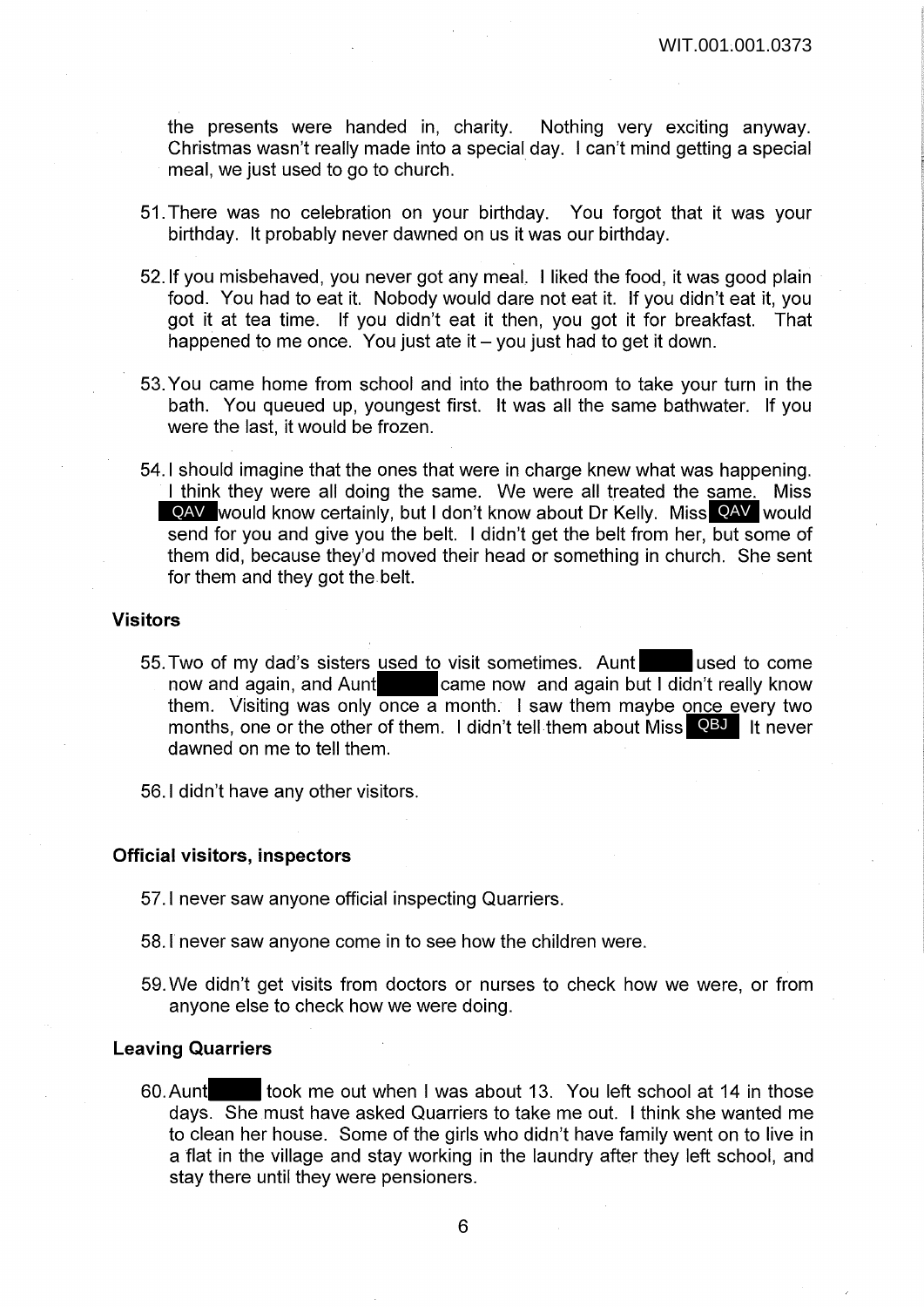- 61.1 was just glad to get away. I didn't miss Quarriers at all. I was glad to see the back of it. I had freedom. Everything you did in there was "Do this", "Do that". You didn't think about it at the time, because you didn't know any different.
- 62.1 don't think I ever thought about whether I was safe there. You're just a child, you just get through every day. It was a regime. You got up and did this, that and the next thing. It was a kind of regime, the life there.
- 63. My brother rescued me from Aunt my oldest brother, He was very clever, and if you were very clever in Quarriers they sent you to Paisley Grammar school to do your Highers. He was still living in Quarriers, he travelled back and forth. He left at a certain age. The science teacher there took an interest in him. They got pally. took an interest in him. They got pally. me one day and I was covered in black lead from leading a range in her flat and he wasn't very happy, so he told this teacher and they got me out of there and got me a job in a children's home in Paisley. On my day off, I would visit the science teacher, Mr and his wife. I was quite happy after that.

### **Previous statements or reports**

- 64.1 spoke to people at the Apex hotel in Edinburgh, about 12 years ago or maybe longer. It's been 12 years since I moved to where I'm living now and it was before that, when I was living in Dysart. I don't know who organised it; I just took it that it was organised by the government. People stood up and told what happened. Some got emotional and ran out. There was quite a lot of people there, talking about their experiences. There were two elderly men - a lot older than me, so they'll be gone now - and I was asking them if they knew my brothers in Quarriers. It was a woman that was on the platform.
- 65. There was a smaller group meeting in Buckhaven. My memory's not that great.
- 66. Then two other people came to my house. I told them the detail, what happened to me, but I never heard anything further. I think they were from the government. That was round about the same time. I imagine it was all connected, because people were all sitting up and starting to take notice. It was called Time to be Heard. The name Tom Shaw rings a bell. I think the meetings were all connected. The Apex was probably to do with that, and the people that came to see me. I had to tell them what happened to me. I never heard anything after that.
- 67.1 thought what I told them would be on record. I saw something in the paper asking people to come forward to the Inquiry and I thought "I went forward about ten years ago!". I couldn't believe it.
- 68.I didn't tell anyone about the beatings and Miss  $\overline{Q}$  at the time they happened. You just learned to live with it.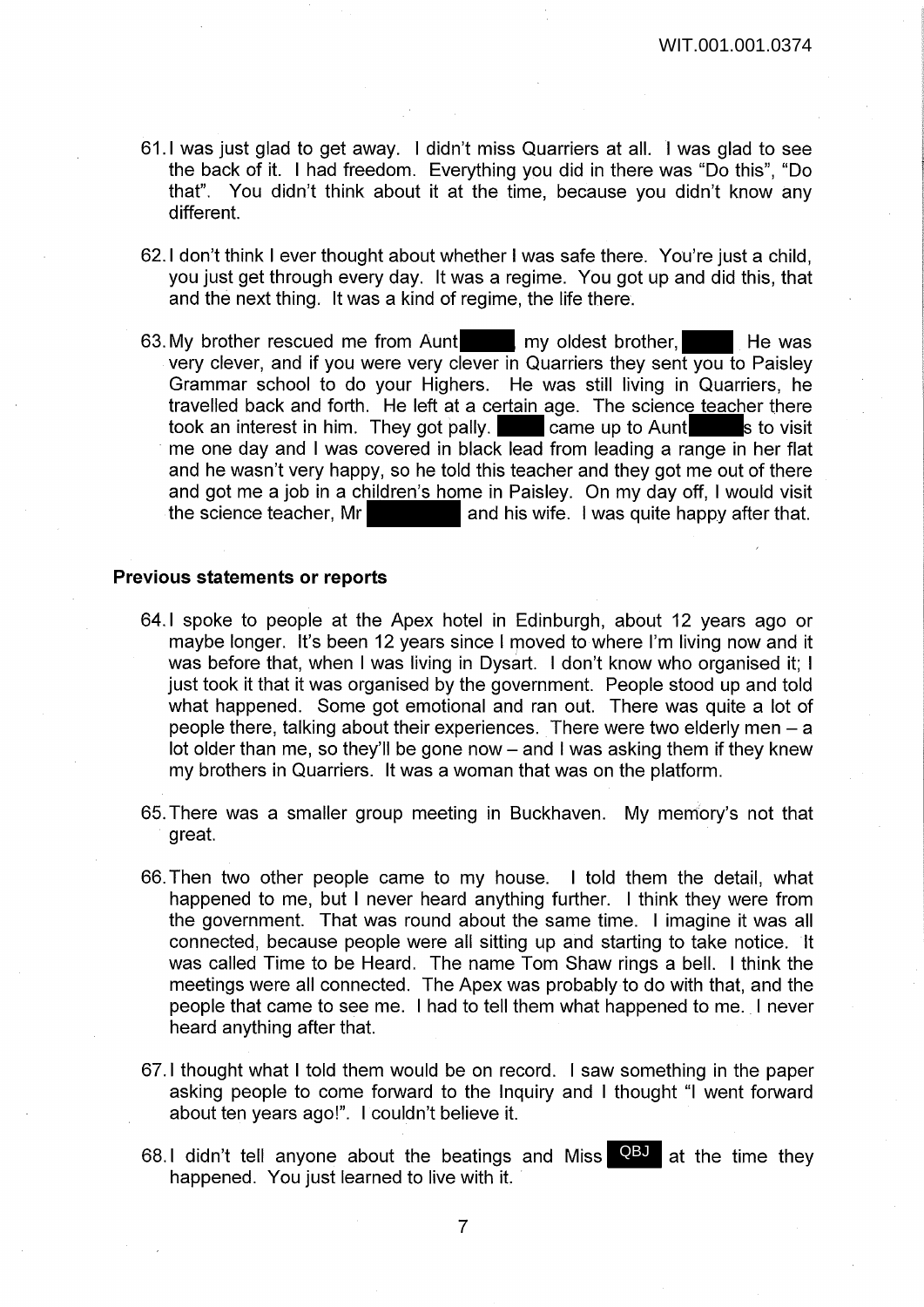69.1 haven't told the police. How could I speak to the police? I never thought to. I don't know if anybody would. You'd have to prove it as well.

70. I've never been to a lawyer but I'm thinking about it now.

### **Records**

71.1 never tried to recover my records.

#### **Compensation**

72. Why is Scotland so behind other countries? Europe paid out, so did Ireland, so did England. So what's up with Scotland? We're not getting anywhere. It's not something Scotland's proud of.

### **Thoughts now about Miss** QBJ

- 73.1 just hate her. She's just a horrible woman. She shouldn't have been allowed near children.
- 74. There was nothing nice about her. She wasn't gentle or kind or anything. She was a bitter old spinster.
- 75. They got their job through the church. Good Christian women. I didn't know that at the time, but when you get older and look back, you hear rumours.

### **Impact**

- 76. It's hard to say how my time in Quarriers affected me. I was just glad to get out, to get freedom.
- 77.1 used to think back on it, but not now. I used to wonder how a woman who treated you that way got that job. Looking after children when she was a nasty person. I would like an answer to that.
- 78. Having said that, it was a very healthy place to live, in the country. You got good plain food  $-$  that was the upside  $-$  and a good education.
- 79.1 came from the Gorbals, so it was a much better atmosphere and surroundings. That was the upside. But I was probably happier in the Gorbals. You were with your mum and dad. You maybe didn't have much but you had that. It's sad that your childhood's been ruined by some bitter old spinster, it's not nice. She should never have been allowed near children.
- 80. I've been back to Quarriers. I took my oldest son down with me, to show him where I was brought up. My other son was in the army at the time. They're all private houses now.